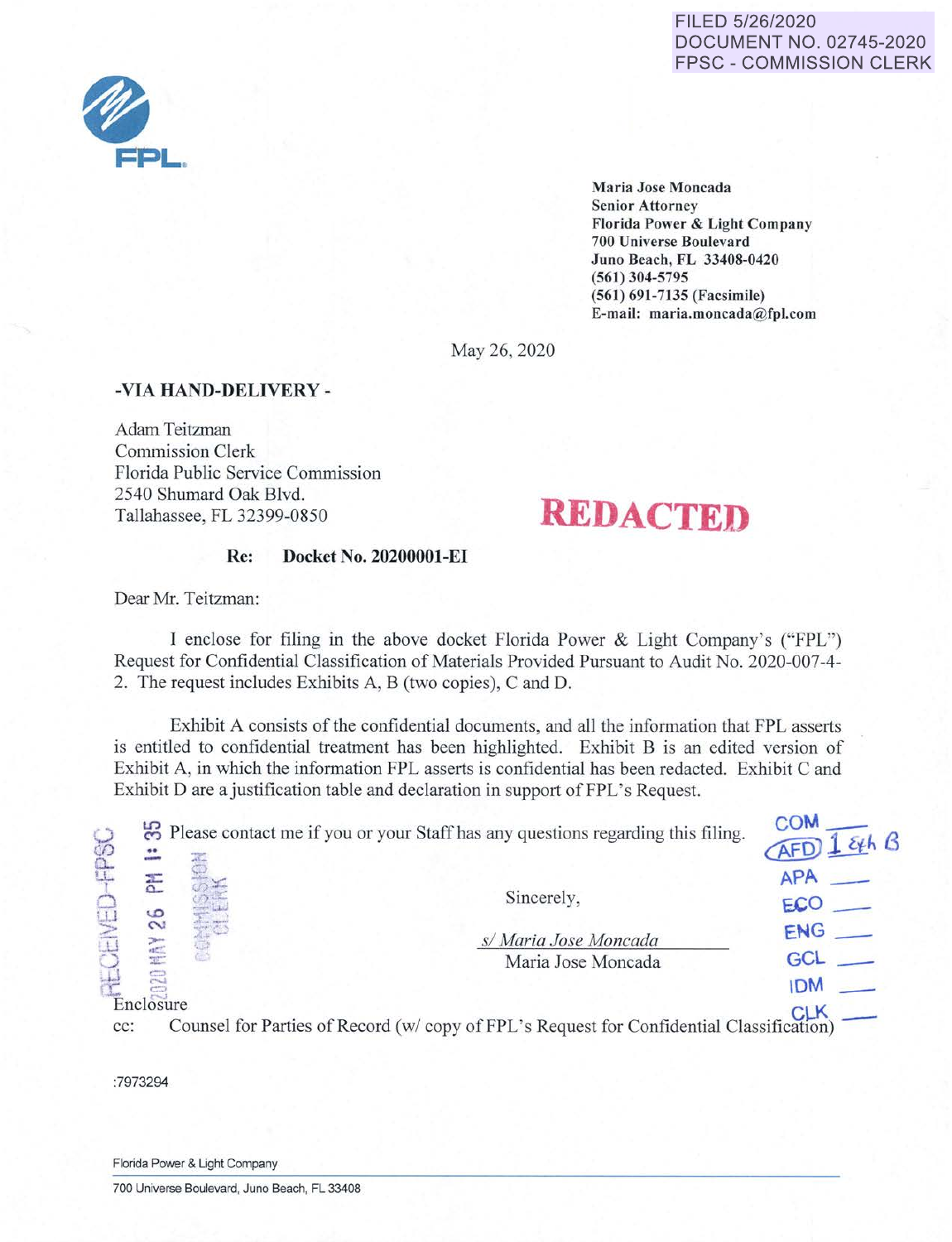#### **BEFORE THE FLORIDA PUBLIC SERVICE COMMISSION**

In re: Fuel and purchase power cost recovery clause with generating performance incentive factor

Docket No: 20200001-EI

Date: May 26, 2020

#### **FLORIDA POWER & LIGHT COMPANY'S REQUEST FOR CONFIDENTIAL CLASSIFICATION OF MATERIALS PROVIDED PURSUANT TO AUDIT NO. 2020-007-4-2**

Pursuant to Section 366.093, Florida Statutes, and Rule 25-22.006, Florida Administrative Code, Florida Power & Light Company ("FPL") requests confidential classification of certain material provided to the Staff of the Florida Public Service Commission ("Staff') pursuant to Audit Control No. 2020-007-4-2 ("the Audit"). In support of this request, FPL states as follows:

1. During the Audit, FPL provided Staff with various confidential documents. By letter dated May 6, 2020 Staff indicated its intent to retain certain audit work papers. Pursuant to Rule 25-22.006(3)(a), FPL was given 21 days from the date of the letter to file a formal request for confidential classification with respect to the work papers. Accordingly, FPL files this Request for Confidential Classification to maintain continued confidential handling of the confidential work papers.

2. The following exhibits are included with and made a part of this request:

a. Exhibit A consists of a copy the confidential documents, on which all information that is entitled to confidential treatment under Florida law has been highlighted.

b. Exhibit B consists of a copy of the confidential documents, on which all the information that is entitled to confidential treatment under Florida law has been redacted. For the documents that are confidential in their entirety, FPL has included only identifying cover pages in Exhibit B.

1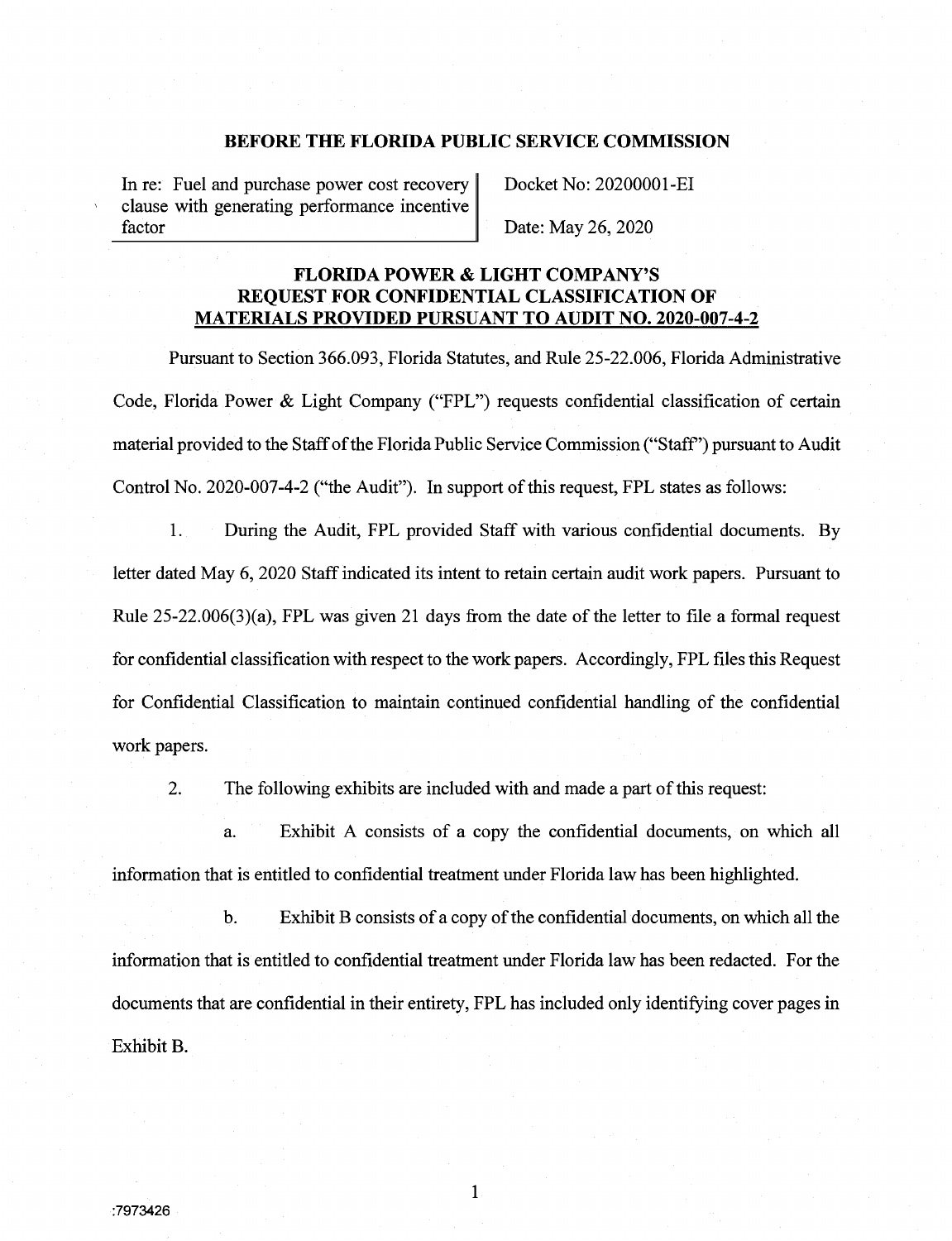c. Exhibit C is a table containing an identification of the information highlighted in Exhibit A by page and line. Exhibit C also references the specific statutory bases for the claim of confidentiality and identifies the declarant who supports the requested classification.

d. Exhibit Dis the declaration Gerard J. Yupp in support of this Request.

3. FPL submits that the highlighted information in Exhibit A is proprietary confidential business information within the meaning of Section 366.093(3), Florida Statutes. This information is intended to be and is treated by FPL as private, and its confidentiality has been maintained. Pursuant to Section 366.093, such information is entitled to confidential treatment and is exempt from the disclosure provisions of the public records law. Thus, once the Commission determines that the information in question is proprietary confidential business information, the Commission is not required to engage in any further analysis or review such as weighing the harm of disclosure against the public interest in access to the information.

4. As described more fully in the declaration included as Exhibit D, certain documents contain information concerning bids or other contractual data, the disclosure of which would impair the efforts of FPL to contract for goods or services on favorable terms. This information is protected by Section  $366.093(3)(d)$ , Fla. Stat.

5. Also, certain information in these documents concern FPL's competitive interests, the disclosure of which would impair the competitive business of FPL and its vendors. This information is protected by Section 366.093(3)(e), Fla. Stat.

6. Upon a finding by the Commission that the information highlighted in Exhibit A, and referenced in Exhibit C, is proprietary confidential business information, the information should not be declassified for a period of at least eighteen ( 18) months and should be returned to

2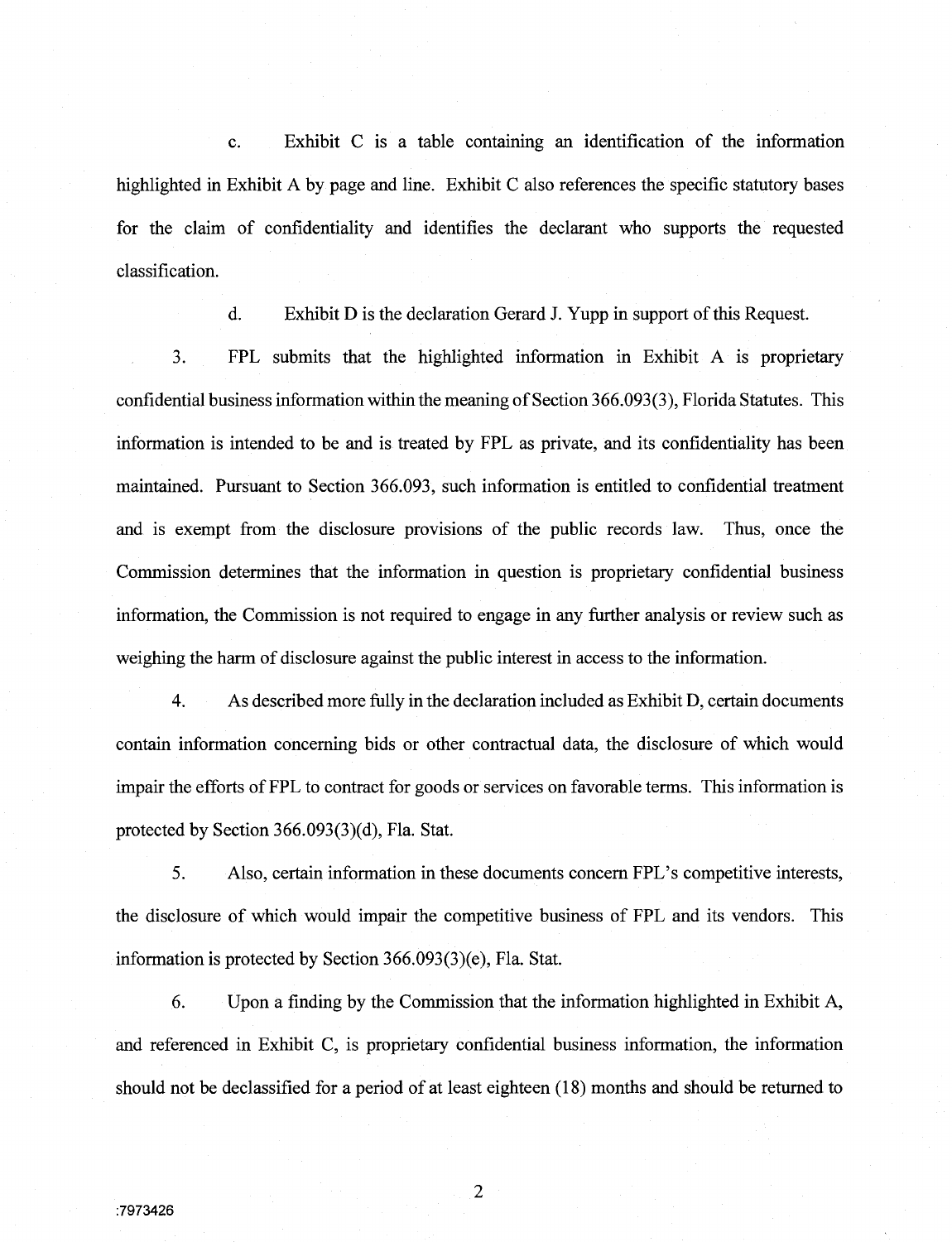FPL as soon as the information is no longer necessary for the Commission to conduct its business. See § 366.093(4), Fla. Stat.

**WHEREFORE,** for the above and foregoing reasons, as more fully set forth in the supporting materials, Florida Power & Light Company respectfully requests that its Request for Confidential Classification be granted.

Respectfully submitted,

Maria Jose Moncada Senior Attorney Florida Power & Light Company 700 Universe Boulevard Juno Beach, FL 33408 Telephone: (561) 304-5795 Facsimile: (561) 691-7135 Email: maria.moncada@fpl.com

By: *s/Maria Jose Moncada*  Maria Jose Moncada Florida Bar No. 0773301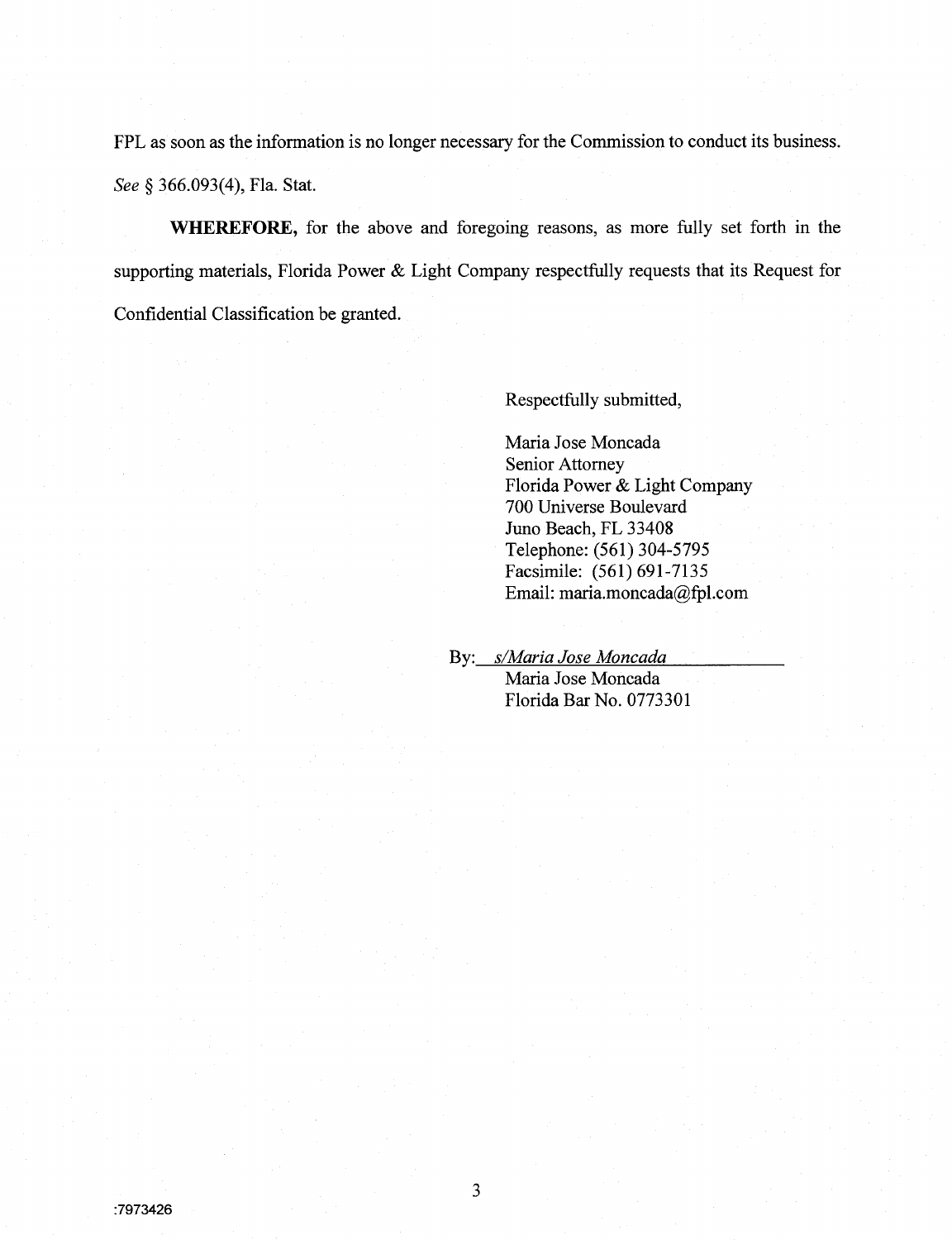#### **CERTIFICATE OF SERVICE Docket No. 20200001-EI**

**I HEREBY CERTIFY** that a true and correct copy of the foregoing Request for Confidential Classification\* has been furnished by electronic mail on this 26th day of May 2020

to the following:

Suzanne Brownless Division of Legal Services **Florida Public Service Commission**  2540 Shumard Oak Blvd. Tallahassee, Florida 32399-0850 sbrownle@psc.state.fl.us

Dianne M. Triplett 299 First Avenue North St. Petersburg, Florida 33701 dianne. triplett@duke-energy.com

Matthew R. Bernier Duke Energy Florida 106 East College A venue, Suite 800 Tallahassee, Florida 32301 matthew. bemier@duke-energy.com FLRegulatoryLegal@duke-energy.com **Attorneys for Duke Energy Florida** 

Beth Keating Gunster Law Firm 215 South Monroe Street, Suite 601 Tallahassee, Florida 32301-1804 bkeating@gunster.com **Attorneys for Florida Public Utilities Company** 

Mike Cassel Director Regulatory Affairs **Florida Public Utilities Company**  208 Wildlight Avenue Yulee, Florida 32097 mcassel@fpuc.com

J.R. Kelly Patricia A. Christensen Charles J. Rehwinkel Thomas A. (Tad) David Mireille Fall-Fry Stephanie Morse **Office of Public Counsel**  c/o The Florida Legislature **111** West Madison St., Room 812 Tallahassee, FL 32399-1400 kelly .jr@leg.state.fl.us christensen.patty@leg.state.fl.us rehwinkel.charles@leg.state.fl.us david.tad@leg.state.fl.us fall-fry.mireille@leg.state.fl.us morse.stephanie@leg.state.fl.us

James D. Beasley J. Jeffrey Wahlen Malcolm N. Means Ausley & McMullen P.O. Box 391 Tallahassee, Florida 32302 jbeasley@ausley.com jwahlen@ausley.com mmeans@ausley.com **Attorneys for Tampa Electric Company** 

Paula K. Brown, Manager **Tampa Electric Company**  Regulatory Coordinator Post Office Box **111**  Tampa, Florida 33601-0111 regdept@tecoenergy.com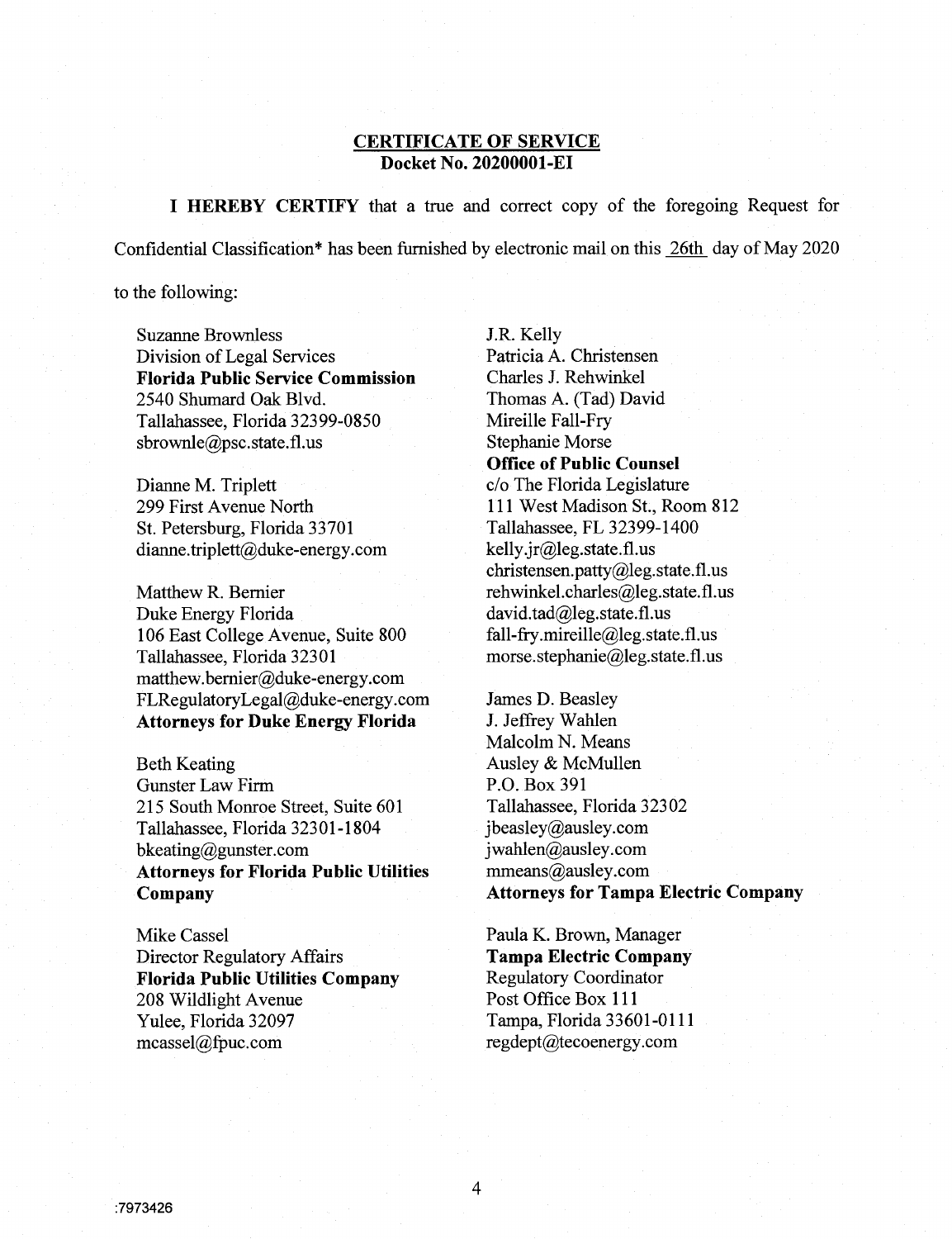Jon C. Moyle Moyle Law Firm, P.A. 118 N. Gadsden St. Tallahassee, Florida 32301 jmoyle@moylelaw.com mqualls@moylelaw.com **Attorneys for Florida Industrial Power Users Group** 

Russell A. Badders Vice President & Associate General Counsel One Energy Place, Bin 100 Pensacola, FL 32520-0100 russell. badders@nexteraenergy.com Telephone: (850) 444-6550 **Attorneys for Gulf Power Company** 

James W. Brew Laura A. Wynn Stone Mattheis Xenopoulos & Brew, PC 1025 Thomas Jefferson Street, NW Eighth Floor, West Tower Washington, DC 20007-5201 jbrew@smxblaw.com lwb@smxblaw.com **Attorneys for White Springs Agricultural Chemicals, Inc. d/b/a PCS Phosphate** - **White Springs** 

By: *s/Maria Jose Moncada* 

Maria Jose Moncada Florida Bar No. 0773301

\* The exhibits to this Request are not included with the service copies, but copies of Exhibits **B,** C and D are available upon request.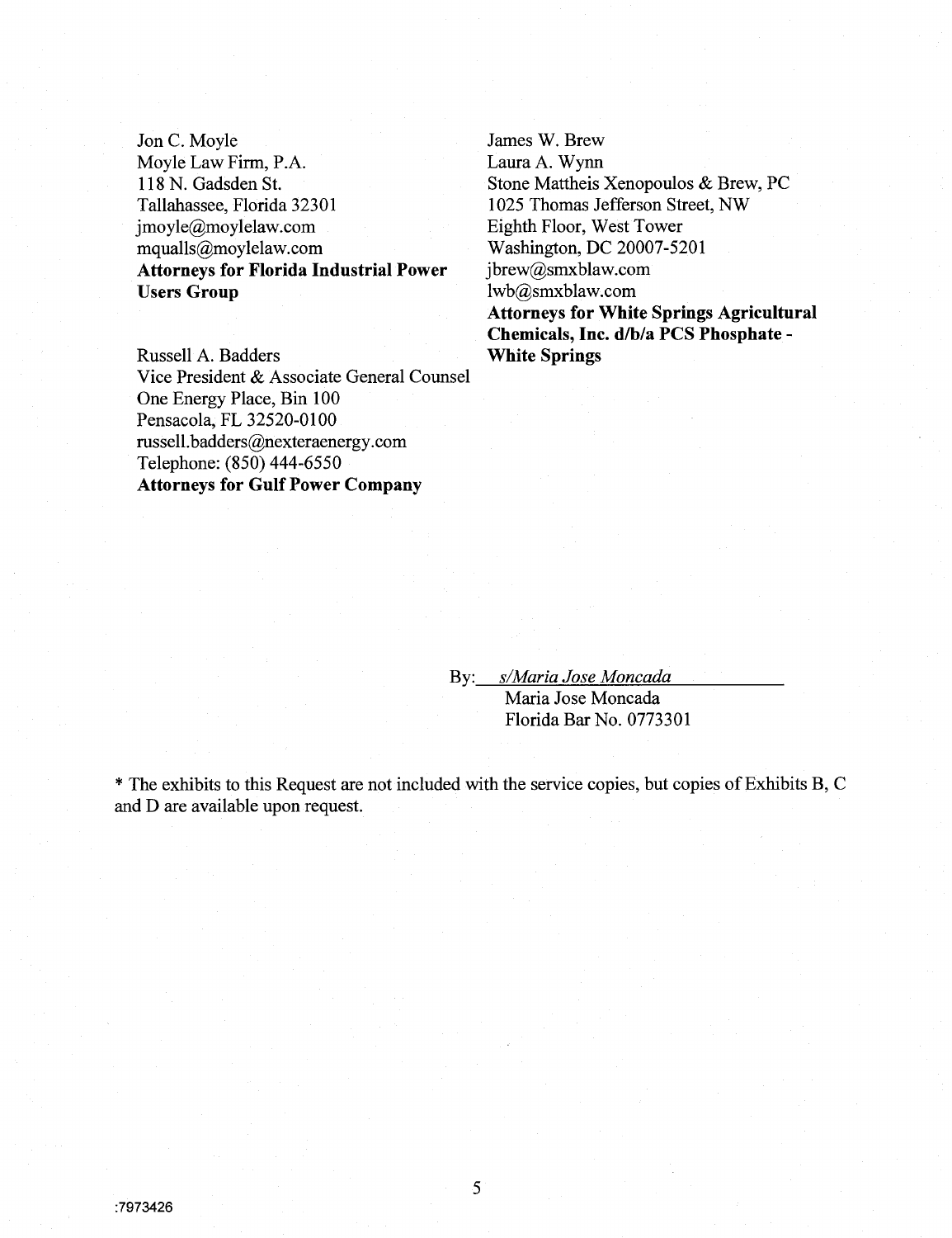### EXHIBIT A

# CONFIDENTIAL FILED UNDER SEPARATE **COVER**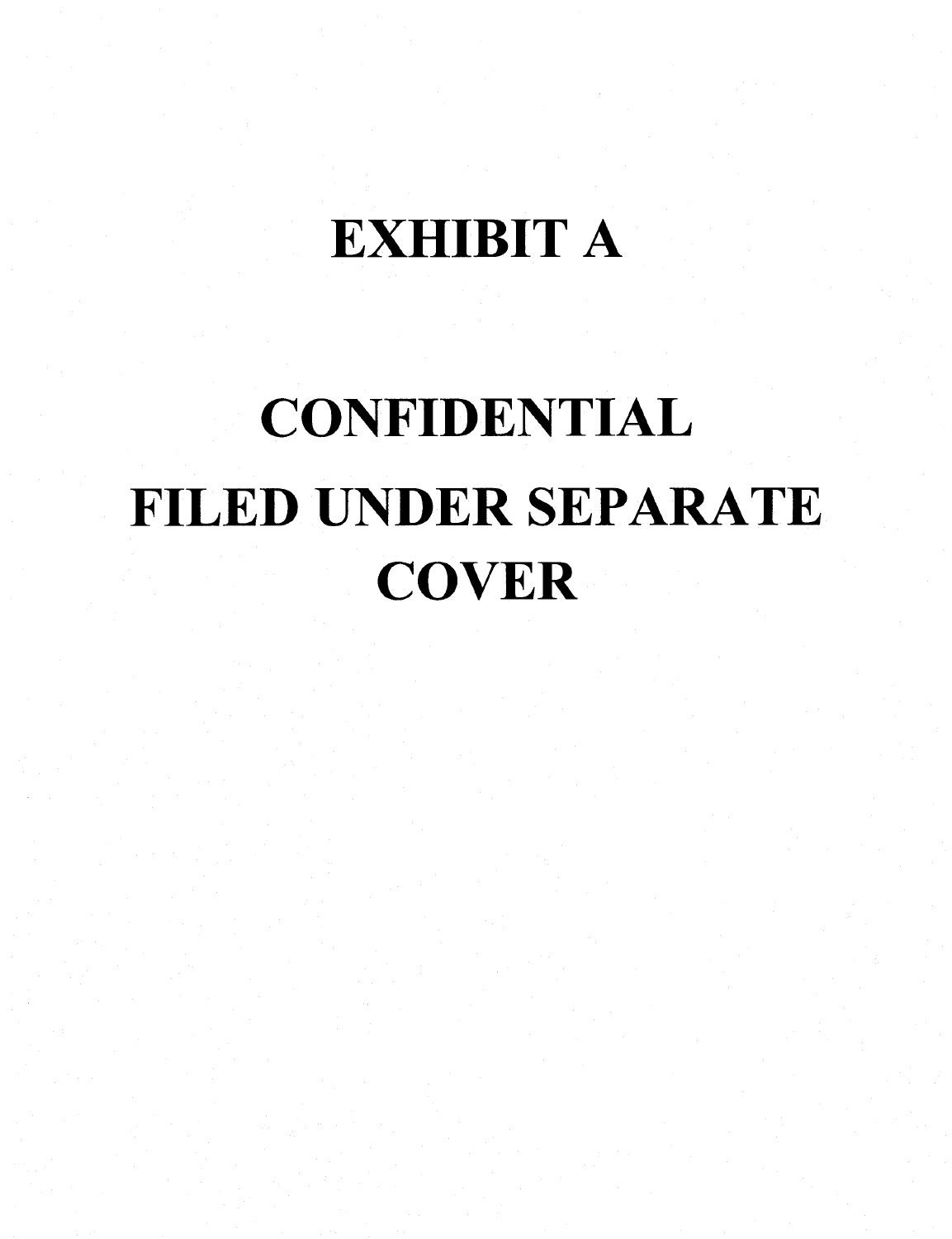### **EXHIBIT B**

## REDACTED COPIES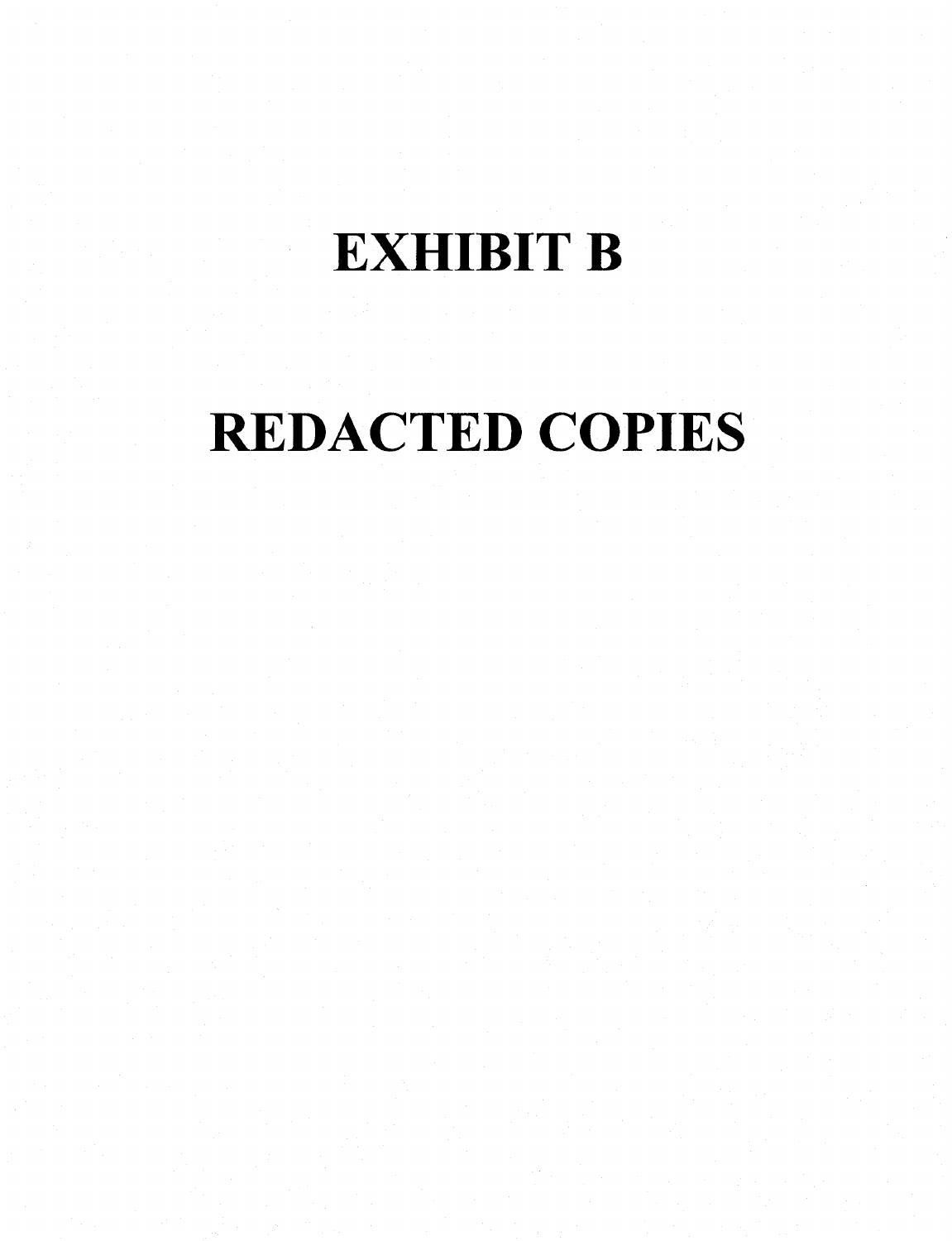Florida Power & Light Company Schedule A12 - Capacity Costs: Payments to Co-generators Page 2 of 2



Sep-19

| Contract | Counterparty                         | Identification      | <b>Contract Start Date</b> | <b>Contract End Date</b> |
|----------|--------------------------------------|---------------------|----------------------------|--------------------------|
|          | <b>JEA-SJRPP</b>                     | Other Entity        | April, 1982                | January 4, 2018          |
|          | <b>Solid Waste Authority - 40 MW</b> | <b>Other Entity</b> | January, 2012              | March 31, 2032           |
|          | Solid Waste Authority - 70 MW        | Other Entity        | <b>July 2015</b>           | May 31, 2034             |
|          | Criando Utilities Commission OP-CAP  | <b>Other Entity</b> | Dacember 17, 2018          | December 31, 2020        |

#### 2019 Capacity In MW

| -------                                         | $-$                    |     |      |          |      |       |      |     |     |        |     |  |
|-------------------------------------------------|------------------------|-----|------|----------|------|-------|------|-----|-----|--------|-----|--|
| Contract<br><b><i>STRATEGIC AND ARRESTS</i></b> | Jan                    | Feb | Mar  | An.      | May  | الثال | Jul  | Aug | Sen | .ad    | Nov |  |
|                                                 |                        |     |      |          |      |       |      |     |     |        |     |  |
|                                                 | .<br>яv                |     | - 42 |          | - 41 | 40    |      | -40 |     |        |     |  |
|                                                 | <br>ιu                 | 70  | 70.  | ÷.<br>70 |      | 70    | 70   | 70  | 70  |        |     |  |
|                                                 | 70<br>________________ | . . | 70   | 70       | 100  | 100   | -100 | 100 | 100 | ------ |     |  |
| Total<br>----------                             | 180                    | 180 | 180. | 180      | 210  | .210  | 210  | 210 | 210 |        |     |  |

#### 2019 Capacity in Dollars

|      | Jan       | E.        | <b><i><u>BA</u></i></b> | Ao       | .         | Jw        | -401      | Auc       | Sa        | Oc | · Nov | De |
|------|-----------|-----------|-------------------------|----------|-----------|-----------|-----------|-----------|-----------|----|-------|----|
| Tota | 1,910,150 | A DOT OUT | .910.150                | 1.910.15 | 2.180.12" | 2.243.700 | 2.243.700 | 2.241.689 | 2.243.700 |    |       | .  |

Year-to-date Short Term Capacity Payments 18,791,260

**ARLIMIAMIRIAL** 

(1) Total capacity costs do not include payments for the Solid Waste Authority - 70 MW unit. Capacity costs for this unit were recovered through the Energy Conservation Cost Recovery Clause in 2014, consistent with Commission Order No. PSC-11-0293-FOF-EU issued in Docket No. 110018-EU on July 6, 2011.

|                      |            |                               |                        | JRFILLERITAL |                 |              |                            |                            |                        |                               |                    |                                           |                                   |
|----------------------|------------|-------------------------------|------------------------|--------------|-----------------|--------------|----------------------------|----------------------------|------------------------|-------------------------------|--------------------|-------------------------------------------|-----------------------------------|
|                      |            |                               |                        |              |                 | E            |                            |                            | Н                      |                               |                    |                                           |                                   |
| ಿ                    | Contract   | Jan                           | Feb                    | Mar          | Apr             | May          | Jun                        | Jul                        | Aug                    | Sep-                          | Oct                | Nov                                       | <b>Dec</b>                        |
|                      |            | $\mathcal{O}(\sqrt{2\log n})$ | 19. L                  | $\sim 10$    | the Part of The |              |                            | $\sim$                     |                        | <b>SERIES AN</b>              |                    |                                           |                                   |
| ႜႜႜၘႛ                |            |                               |                        |              |                 |              |                            |                            |                        |                               | 10.1               |                                           | <u>n artiste iki</u><br>$\ddotsc$ |
| 2020                 |            |                               |                        |              | Second Hall     | 小脑神经病        | r - Salos Malet            | THE PRESS AS PROPERTY (ALL |                        |                               |                    |                                           | uka biyu                          |
| lause                |            |                               |                        |              |                 |              |                            |                            |                        |                               | in c<br>i vit      | $\sim$<br>$\ddotsc$                       | <b>SALE</b><br>$\cdot$            |
| z                    |            |                               |                        |              |                 |              |                            |                            |                        |                               |                    |                                           |                                   |
| 함<br>지<br>지          | True ups   |                               |                        |              |                 |              |                            |                            |                        |                               |                    |                                           |                                   |
| and Light<br>ដុ      |            | <b>Station</b>                |                        |              |                 |              | <u>المسابقين المستوفية</u> | 地方行政                       |                        | Teacher Co.<br>جافيا والجماعة | $\sim$ $\sim$      | $\sim$                                    | <b>Literature</b><br>$\cdots$     |
|                      |            |                               | <b>Second Const</b>    |              |                 |              | a Pazzi                    | alian.                     | Service of the Service | $\mathcal{D}_{\text{max}}$    | <b>SALES</b><br>٠. |                                           | 12 N<br><b>STORY OF</b>           |
| ost Rec<br>owei<br>S | g<br>з     |                               |                        |              | $\mathbf{v}$    | 12<br>$\sim$ | <b>FERNAL</b>              | ler.                       |                        |                               |                    | $\sim$<br>2.141<br>$\mathbf{r}$           |                                   |
| #20200001            | Ë          |                               | $\cdots$<br>УY.<br>. . |              | urk.            |              | ಹ ಸಂಗಮ                     | الموسية أفتروا             |                        |                               |                    | $\sim 10^{11}$ m $^{-1}$<br>$\sim$ $\sim$ |                                   |
| 8                    | 2          | <b>College</b>                |                        |              |                 |              |                            |                            |                        |                               |                    |                                           |                                   |
| quout<br>DKT         | <b>FYE</b> |                               |                        |              |                 |              |                            |                            |                        |                               |                    |                                           |                                   |

INREGLN FUEL COST RECOVERY/2020/FUEL CLAUSE AUDIT/Copy of A12 pgs 1-2 with worksheets - Sep 19.xls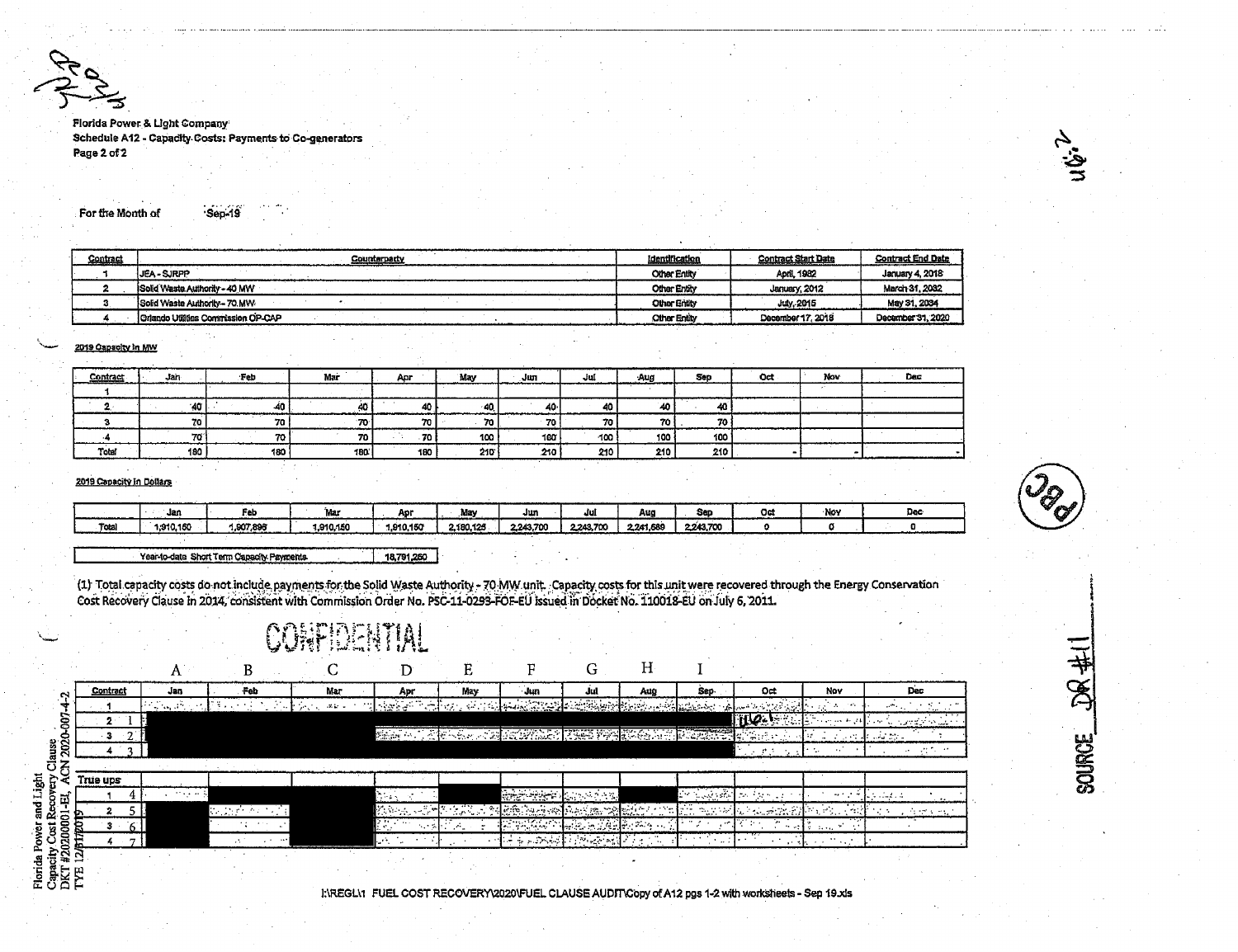#### REDACTED VERSION OF CONFIDENTIAL DOCUMENTS

Capacity Audit Workpaper Number 46.3

[Page 1]

Power Purchased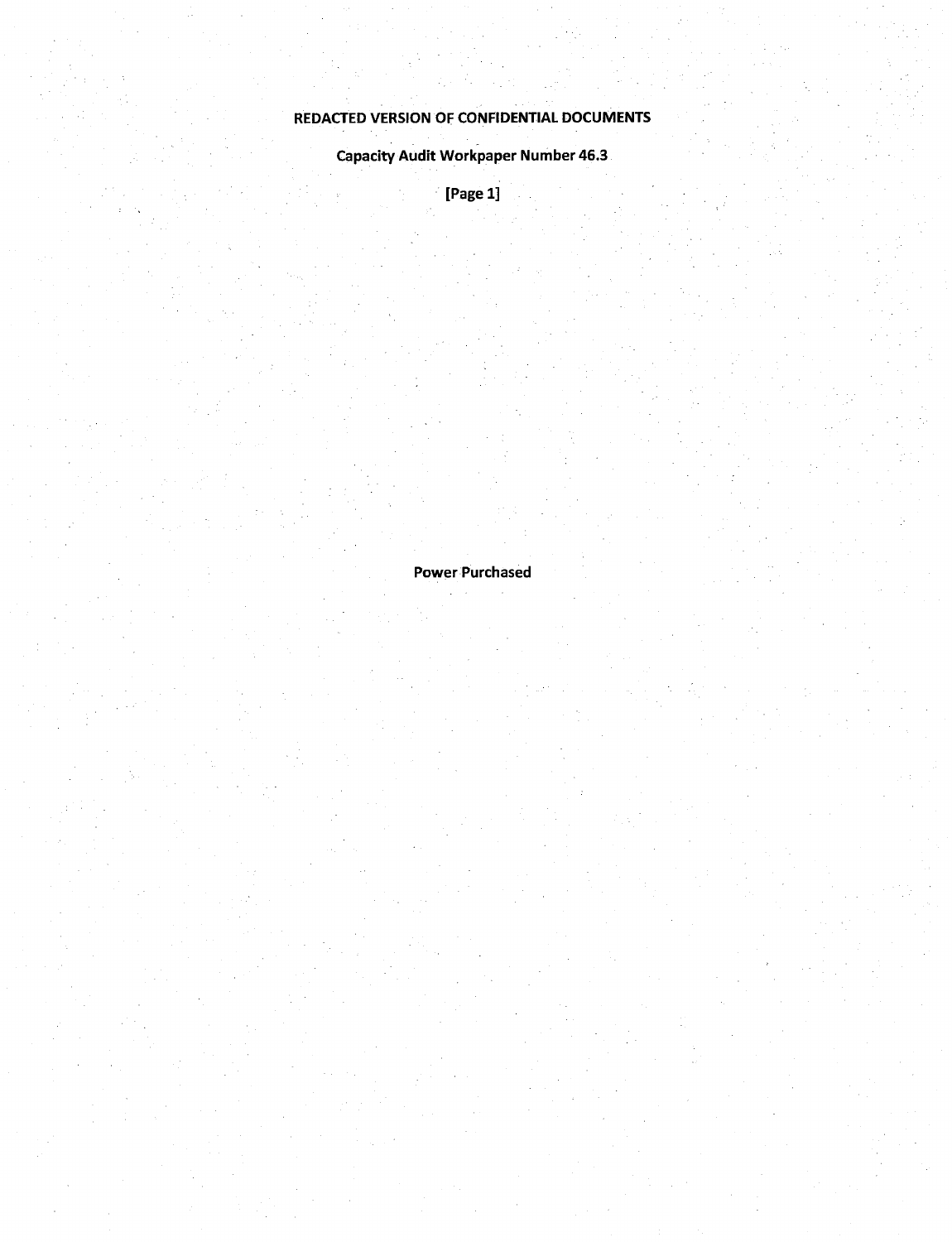### REDACTED **VERSION** OF CONFIDENTIAL DOCUMENTS

Capacity Audit Workpaper Number 46;4

[Page 1]

Power Purchased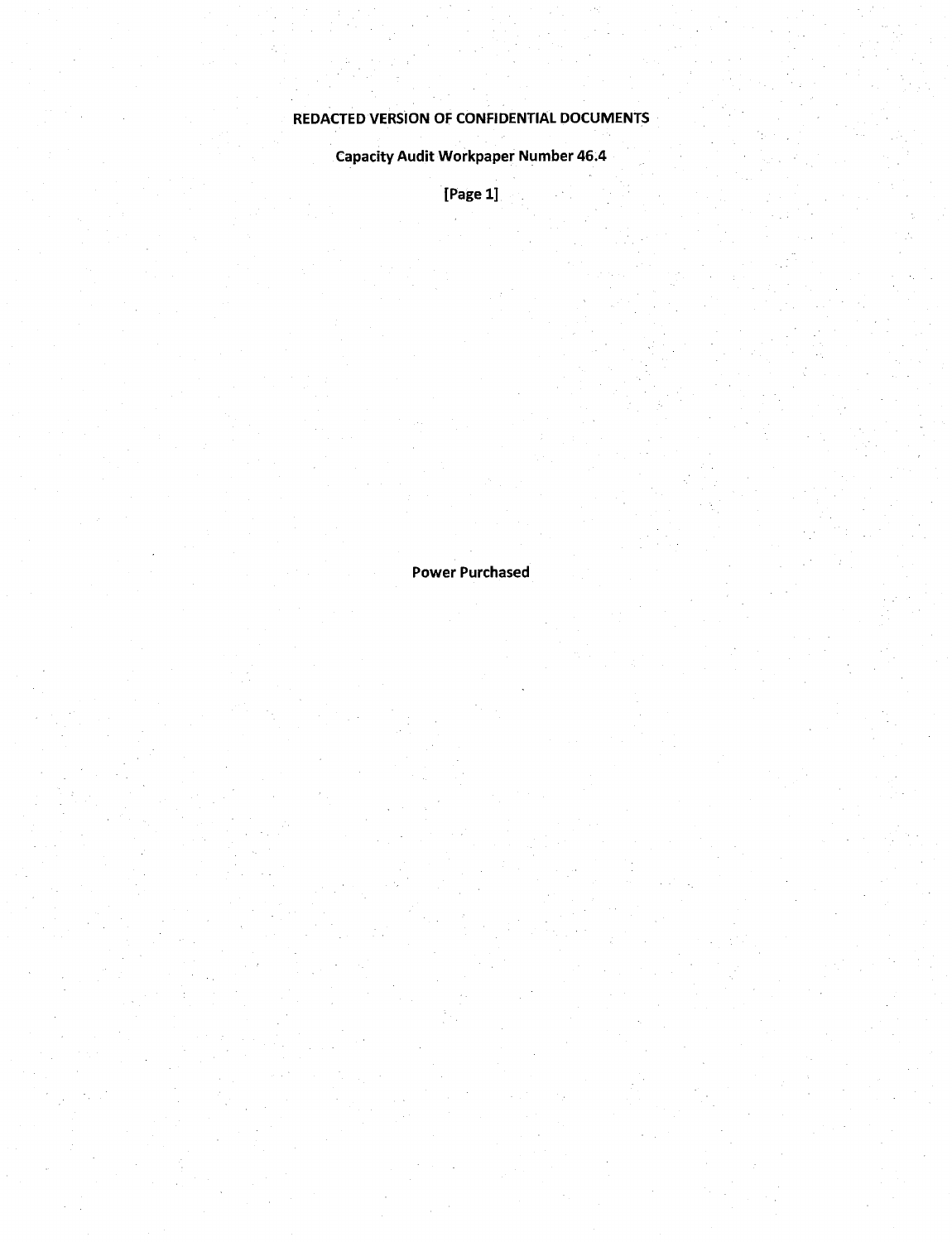### REDACTED VERSION OF CONFIDENTIAL DOCUMENTS

**Capacity Audit Workpaper Number 46.5** 

[Page 1]

Power Purchased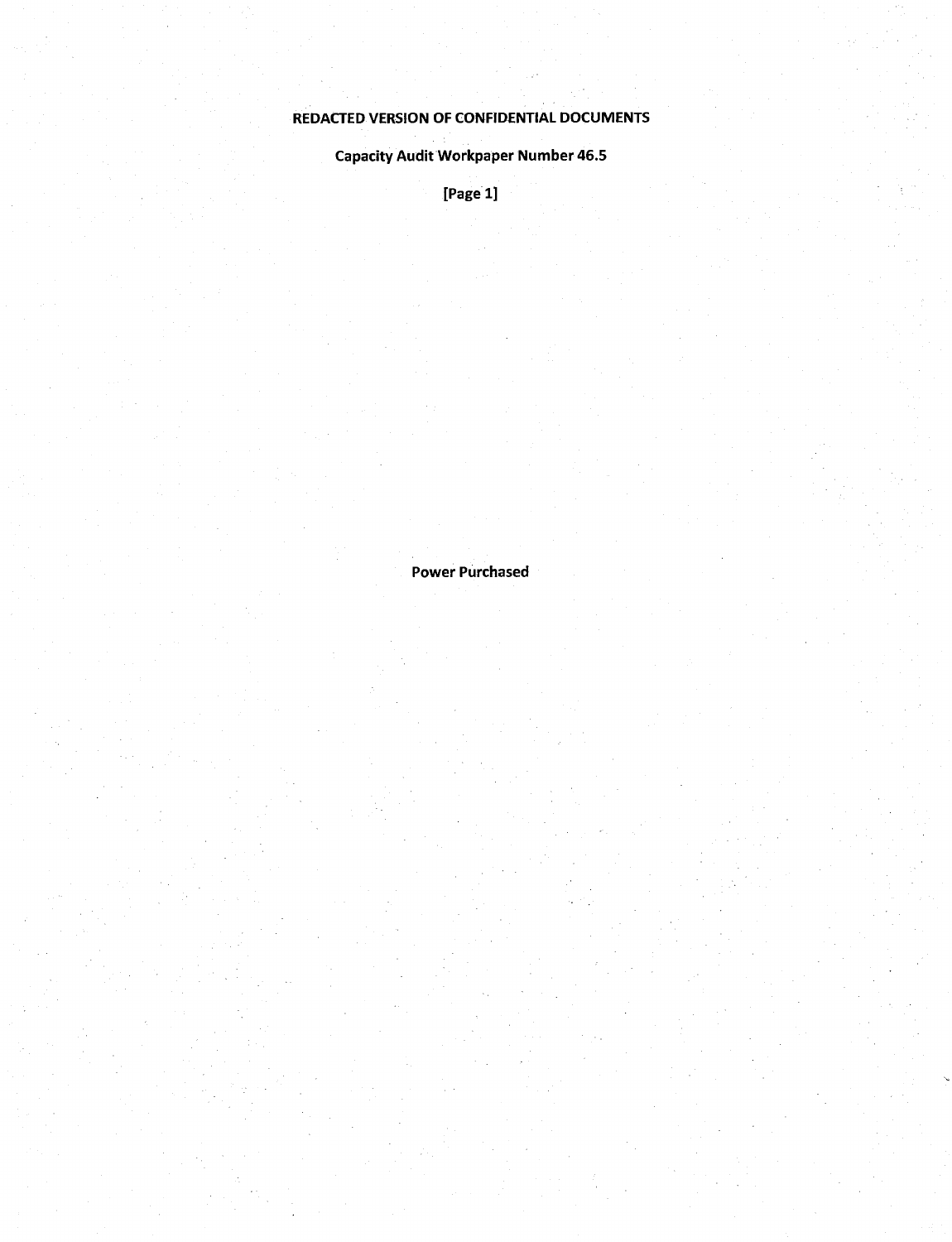ť



### **Florida Power & Light Company**

**Billing Statement** For Purchased Power From **Wheelabrator South Broward** For Transaction Period: September 30, 2019 through September 1, 2019



Execution Date/Time: 10/09/19 at 11:27:50



CONFIDER 191

SOURCE OR #1

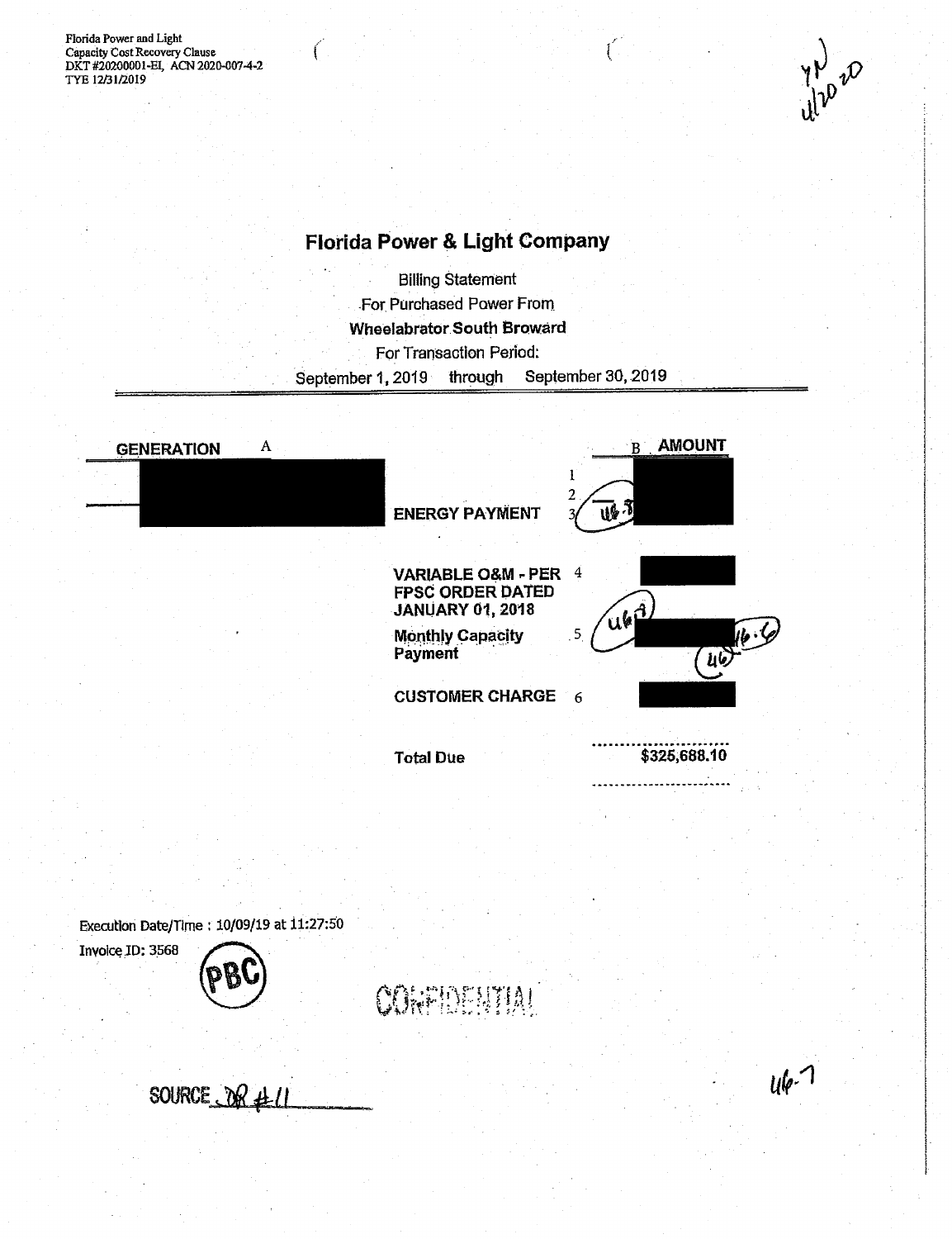Florida Power and Light<br>Capacity Cost Recovery Clause<br>DKT #20200001-EI, ACN 2020-007-4-2<br>TYE 12/31/2019

### Qualifying Facility Monthly Billing Statement

| <b>Facility Name:</b>                   |                     |                 |                                         | BROWARD RESOURCE RECOVERY SOUTH |
|-----------------------------------------|---------------------|-----------------|-----------------------------------------|---------------------------------|
| <b>Region:</b>                          |                     | Southeast       |                                         |                                 |
| <b>Billing Month:</b>                   |                     | September, 2019 |                                         |                                 |
| <b>Number of Hours in Month:</b>        |                     | 720             |                                         |                                 |
| <b>Number of Peak Hours in Month:</b>   |                     | 0               |                                         |                                 |
| <b>Committed Capacity:</b>              | u∥ .4               | 3.500 MW        |                                         |                                 |
| <b>Energy Received, All Hours:</b>      |                     | <b>MWH</b>      | MWH (AA)                                | MWH ('91)                       |
| <b>Energy Received, All Peak Hours:</b> |                     | <b>MWH</b>      | MWH (AA)                                | MWH ('91)                       |
| Sales (Wheeled):                        | $\overline{2}$      |                 |                                         |                                 |
| <b>Net Energy Received, All Hours:</b>  | 3                   |                 |                                         |                                 |
| <b>Maximum Hourly Energy:</b>           | $\overline{\bf{4}}$ |                 |                                         |                                 |
| <b>Committed Capacity:</b>              | 5                   |                 |                                         |                                 |
| <b>Monthly Billing Capacity Factor:</b> | 6                   |                 |                                         |                                 |
| <b>Monthly Peak Capacity Factor:</b>    | 7                   |                 |                                         |                                 |
| <b>Annual Capacity Factor:</b>          | 8                   |                 |                                         |                                 |
| <b>Annual Peak Capacity Factor</b>      | 9                   |                 |                                         |                                 |
| <b>Billing Capacity Factor:</b>         | 10                  |                 |                                         |                                 |
| <b>Unit Energy Cost:</b>                | 11                  |                 |                                         |                                 |
| <b>Monthly Energy Payment:</b>          |                     | 'As             | (91)                                    | Total                           |
|                                         |                     | Available)      |                                         |                                 |
|                                         |                     |                 | $$159,930.6$ $$50,484.86 = $210,415.53$ |                                 |
| <b>Monthly Capacity Payment:</b>        |                     | 7+              | $$116,165.00 = $116,165.00$             | цþ.                             |
|                                         |                     |                 |                                         |                                 |

CORPIDENTIAL



Execution Date/Time:10/09/19 at 11:27:50 Invoice ID: 3568<br>SOURCE  $ORH$ 



**BRA**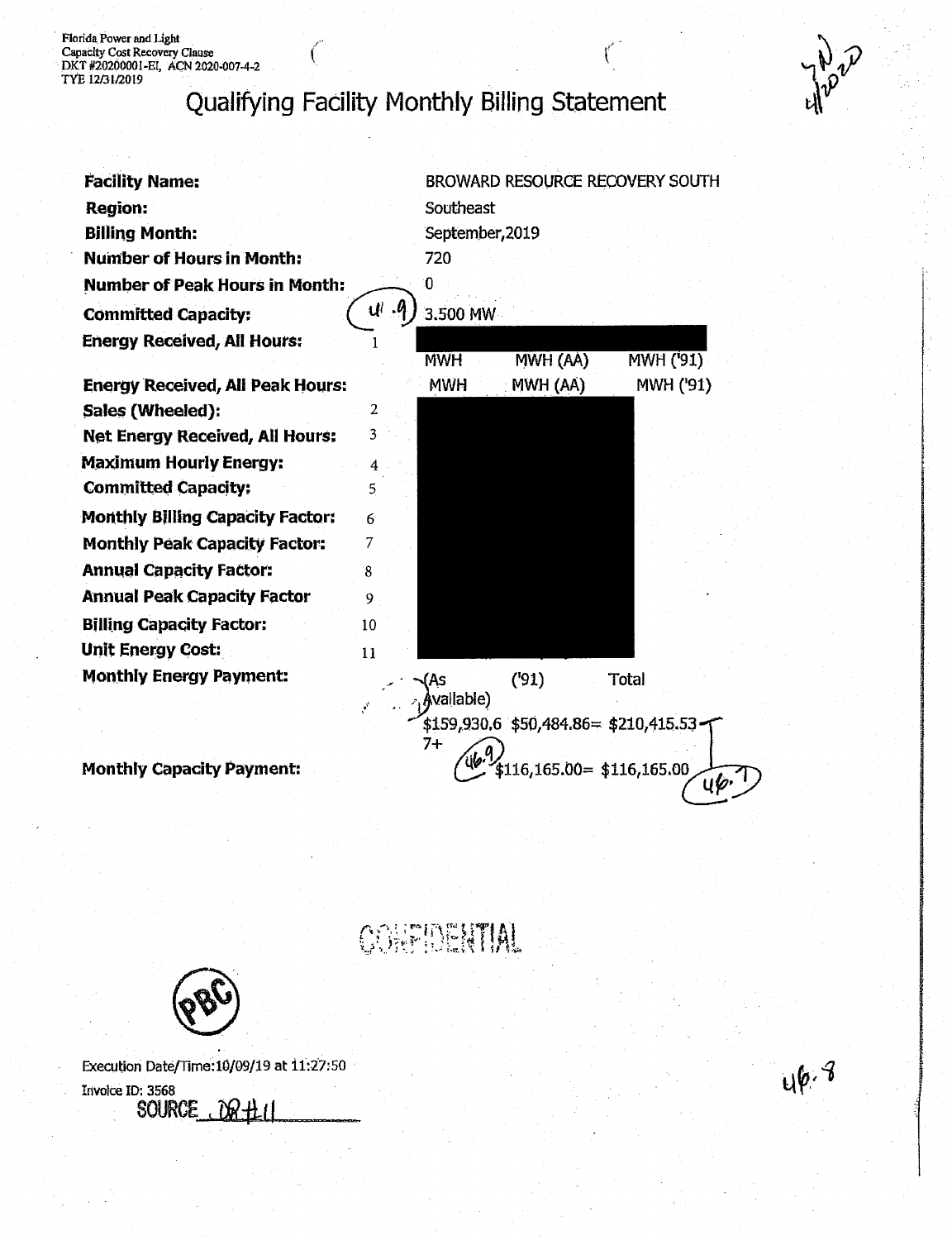Florida Power and Light<br>Capacity Cost Recovery Clause<br>DKT #20200001-EI, ACN 2020-007-4-2<br>TYE 12/31/2019

SOI **SOURCE: AS REFERE**   $\int_{-\infty}^{\infty}$ 

Provoid South

y Pippie

**APPENDIX D** 

**CAPACITY PRICING** 

#### **CAPACITY PAYMENT RATE SCHEDULE**

| <b>MONTHLY CAPACITY</b><br><b>YEAR</b> |                    | A | <b>BCP</b><br><b>PAYMENT</b><br><b>S/KW/MONTH</b> |              |
|----------------------------------------|--------------------|---|---------------------------------------------------|--------------|
| 1993                                   |                    |   |                                                   |              |
| 1994                                   |                    |   |                                                   |              |
| 1995                                   |                    |   |                                                   |              |
| 1996                                   |                    |   |                                                   |              |
| 1997                                   |                    |   |                                                   |              |
| 1998                                   |                    |   |                                                   |              |
| 1999                                   |                    |   |                                                   |              |
| 2000                                   |                    |   |                                                   |              |
| 2001                                   |                    |   |                                                   |              |
| 2002                                   |                    |   |                                                   |              |
| 2003                                   |                    |   |                                                   |              |
| 2004                                   |                    |   |                                                   |              |
| 2005                                   |                    |   |                                                   |              |
| 2006                                   |                    |   |                                                   |              |
| 2007                                   |                    |   |                                                   |              |
| 2008                                   |                    |   |                                                   |              |
| 2009                                   |                    |   |                                                   |              |
| 2010                                   |                    |   |                                                   |              |
| 2011                                   |                    |   |                                                   |              |
| 2012                                   |                    |   |                                                   |              |
| 2013                                   |                    |   |                                                   |              |
| 2014                                   |                    |   |                                                   |              |
| 2015                                   |                    |   |                                                   |              |
| 2016                                   |                    |   |                                                   |              |
| 2017                                   |                    |   |                                                   | $\, {\bf B}$ |
| 2018                                   |                    |   |                                                   |              |
| 2019                                   |                    |   |                                                   | $\sqrt{2}$   |
| 2020                                   |                    |   |                                                   |              |
| 2021                                   |                    |   |                                                   |              |
| 2022                                   |                    |   |                                                   |              |
| 2023                                   |                    |   |                                                   |              |
| 2024                                   |                    |   |                                                   |              |
| 2025                                   |                    |   |                                                   |              |
| 2026                                   | <b>CORPIDATION</b> |   |                                                   |              |
|                                        |                    |   |                                                   |              |
|                                        | $D - 1$            |   |                                                   |              |
| pBC                                    |                    |   |                                                   |              |
|                                        |                    |   |                                                   |              |
|                                        |                    |   |                                                   | 46.6         |
|                                        |                    |   |                                                   |              |
|                                        |                    |   |                                                   |              |
|                                        |                    |   |                                                   |              |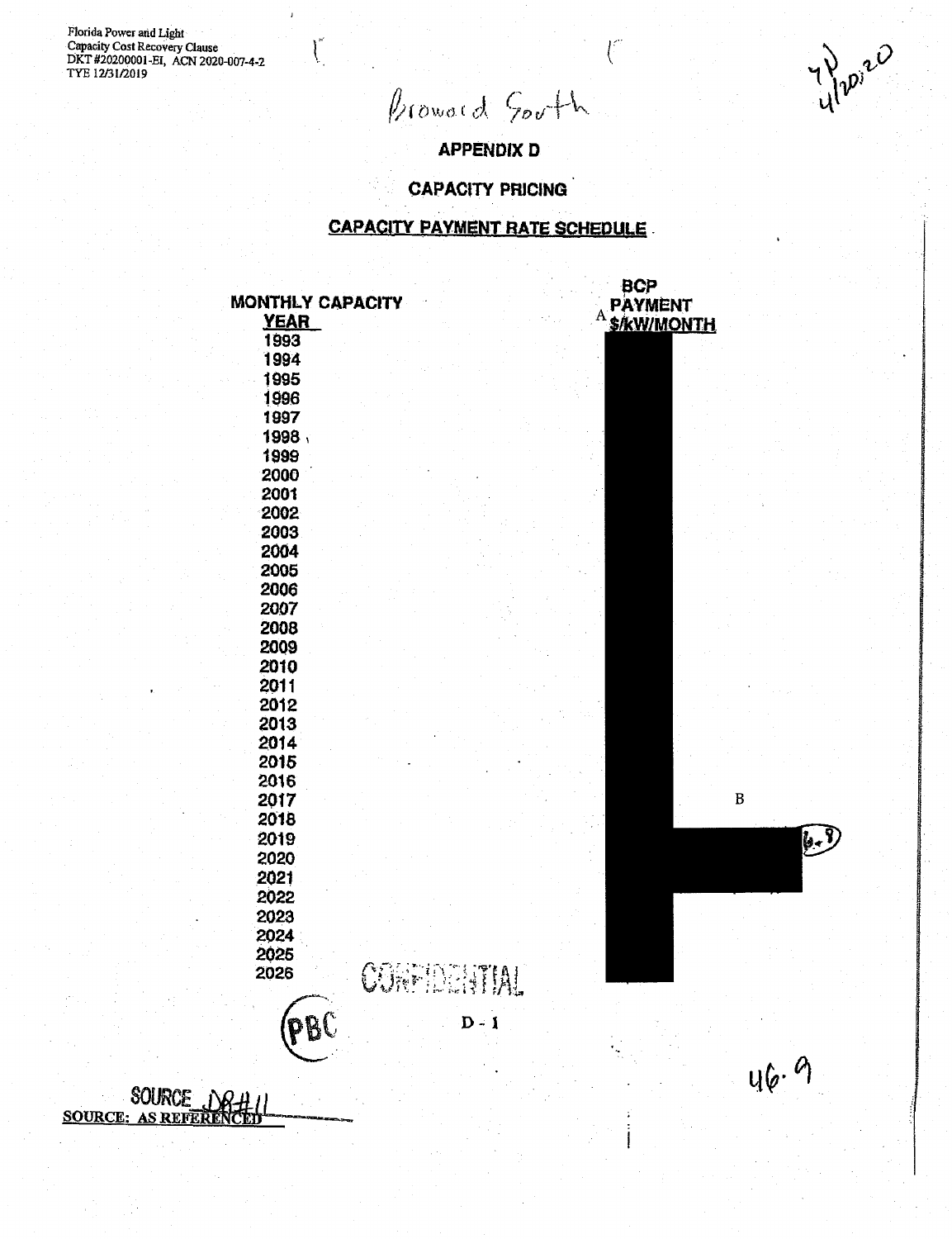## **EXHIBIT C**

## JUSTIFICATION TABLE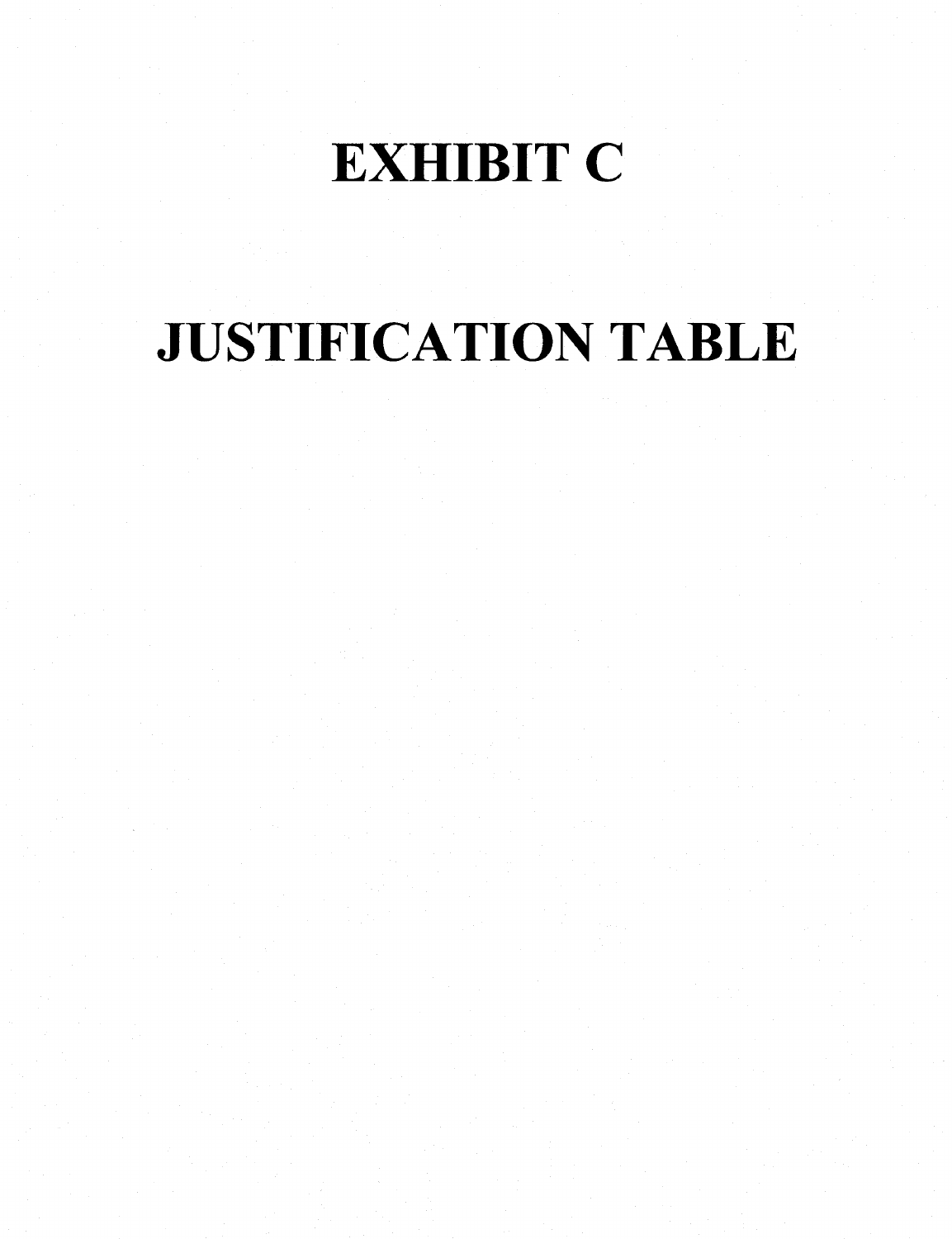#### **EXHIBIT C**

| <b>COMPANY:</b>          | Florida Power & Light Company   |
|--------------------------|---------------------------------|
| TITLE:                   | List of Confidential Workpapers |
| <b>AUDIT:</b>            | FPL, Capacity Audit             |
| <b>AUDIT CONTROL NO:</b> | 2020-007-4-2                    |
| <b>DOCKET NO:</b>        | 20200001-EI                     |
| DATE:                    | May 26, 2020                    |

| Workpaper<br>No. | <b>Description</b>           | No. of<br>Pages | Conf<br>Y/N | Column No./Line No.                                                                                                 | <b>Florida</b><br><b>Statute</b><br>366.093 (3)<br><b>Subsection</b> | <b>Declarant</b> |
|------------------|------------------------------|-----------------|-------------|---------------------------------------------------------------------------------------------------------------------|----------------------------------------------------------------------|------------------|
| 45.2             | <b>Transmission Revenues</b> | 1               | N           |                                                                                                                     |                                                                      |                  |
| 45.3             | <b>Transmission Revenues</b> | $\mathbf{1}$    | Ν           |                                                                                                                     |                                                                      |                  |
| 45.4             | <b>Transmission Revenues</b> | 1               | N           |                                                                                                                     |                                                                      |                  |
| 45.5             | <b>Transmission Revenues</b> | 1               | N           |                                                                                                                     |                                                                      |                  |
| 45.6             | <b>Transmission Revenues</b> | 1               | N           |                                                                                                                     |                                                                      |                  |
| 45.7             | <b>Transmission Revenues</b> | 1               | Ν           |                                                                                                                     |                                                                      |                  |
| 45.8             | <b>Transmission Revenues</b> | 1               | Ν           |                                                                                                                     |                                                                      |                  |
| 45.9             | <b>Transmission Revenues</b> | 1               | N           |                                                                                                                     |                                                                      |                  |
| 46.1             | Power Purchased              | 1               | N           |                                                                                                                     |                                                                      |                  |
| 46.2             | Power Purchased              | 1               | Y           | Lns. 1 and 3, Cols. $A - I$<br>Line 2, Cols. $A - C$<br>Line 4, Cols. B, C, E and H<br>Lns. $5 - 7$ , Cols. A and C | (d), (e)                                                             | G. Yupp          |
| 46.3             | Power Purchased              | 1               | Y           | ALL                                                                                                                 | (d)                                                                  | G. Yupp          |
| 46.4             | Power Purchased              | 1               | Y           | <b>ALL</b>                                                                                                          | (d)                                                                  | G. Yupp          |
| 46.5             | Power Purchased              | $\mathbf{1}$    | Y           | ALL                                                                                                                 | (d)                                                                  | G. Yupp          |
| 46.6             | Power Purchased              | 1               | N           |                                                                                                                     |                                                                      |                  |
| 46.7             | Power Purchased              | 1               | Y           | Col. A<br>Col. B, Lns. $1-6$                                                                                        | (d), (e)                                                             | G. Yupp          |
| 46.8             | Power Purchased              | 1               | Ÿ           | $Lns. 1 - 11$                                                                                                       | $(d)$ , $(e)$                                                        | G. Yupp          |
| 46.9             | Power Purchased              | 1               | Y           | Cols, A and B                                                                                                       | (d)                                                                  | G. Yupp          |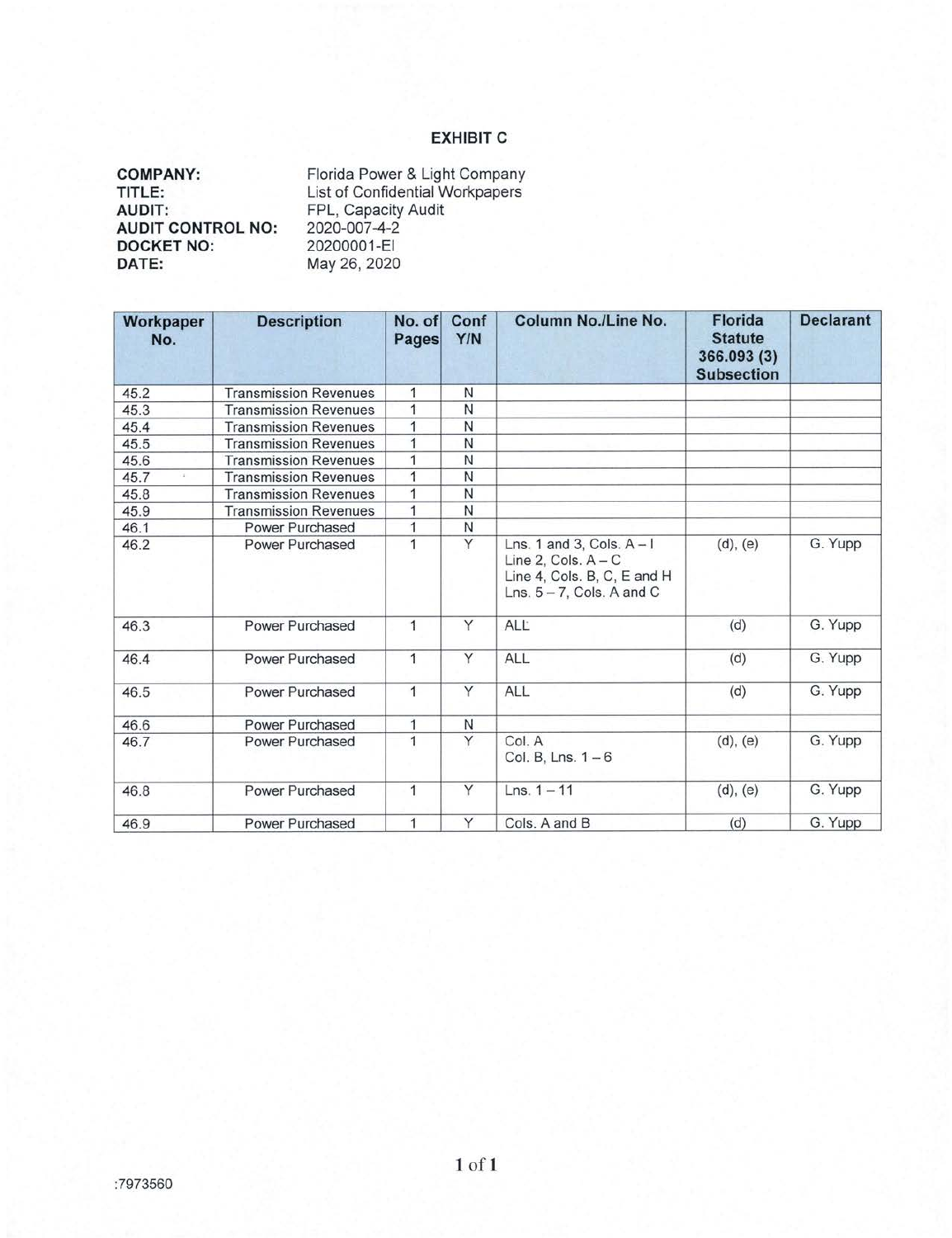### **EXHIBIT D**

# DECLARATION